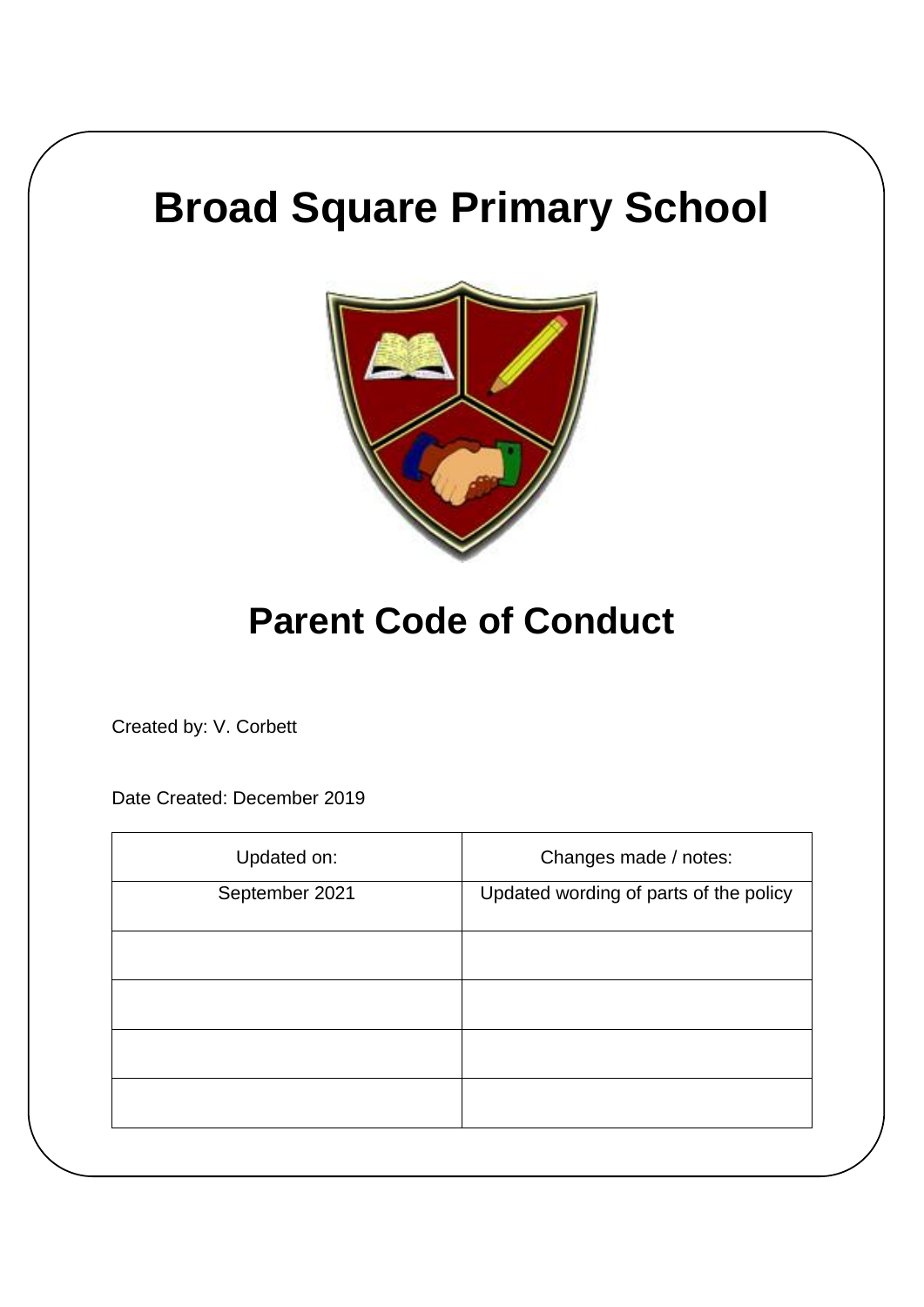

## **Broad Square Primary School**

### **Parent Code of Conduct**

#### **School Values: Excellence, Responsibility, Respect, Community, Enjoyment, Compassion and Perseverance**

#### Dear Parents and Carers,

We would like to bring to your attention our Code of Conduct for parents and carers. This policy works in conjunction with the Home School Agreement and sets out how parents and school should work together. By enrolling children at Broad Square Primary School, parents and carers agree to adhere to the expectations set out below.

Broad Square Primary School is committed to working in a respectful and positive partnership with our families. Our codes of conduct aim to clarify the types of behaviour that are considered acceptable for all members of the school community.

Best wishes Broad Square Primary School

#### **Code of Conduct for Parents and Carers at Broad Square Primary School**

We are very proud and fortunate to have a very dedicated and supportive school community.

At our school, the staff, governors, parents and carers all recognise that the education of our children is a partnership process between all parties.

We fully value the importance of good working relationships and all recognise the importance of solid working relationships to equip all of our children with the necessary skills for adulthood.

For these reasons, we will always welcome and encourage parents and carers to participate fully in the life of our school.

We thank you for your ongoing support to the school and we aim to set up a thriving PTA throughout the coming years to increase parents' ability to support the school in a wider sense.

The purpose of this policy is to provide a reminder to all parents, carers and visitors to our school about the expectations for their conduct at all times.

We understand that everyday frustrations can potentially cause misunderstandings and have a negative impact on relationships. We ask that you raise any concerns in a calm manner with us, so that we can work with you to resolve them as quickly as possible.

Please be assured that all members of staff always remain committed to resolving difficulties in a constructive manor through open, positive dialogue and we will signpost to further support if we feel this would be beneficial.

The policy sets out the actions the school can take should this code be ignored or where breaches occur. It also states actions that parents can take independently if there are any external concerns beyond the school's control.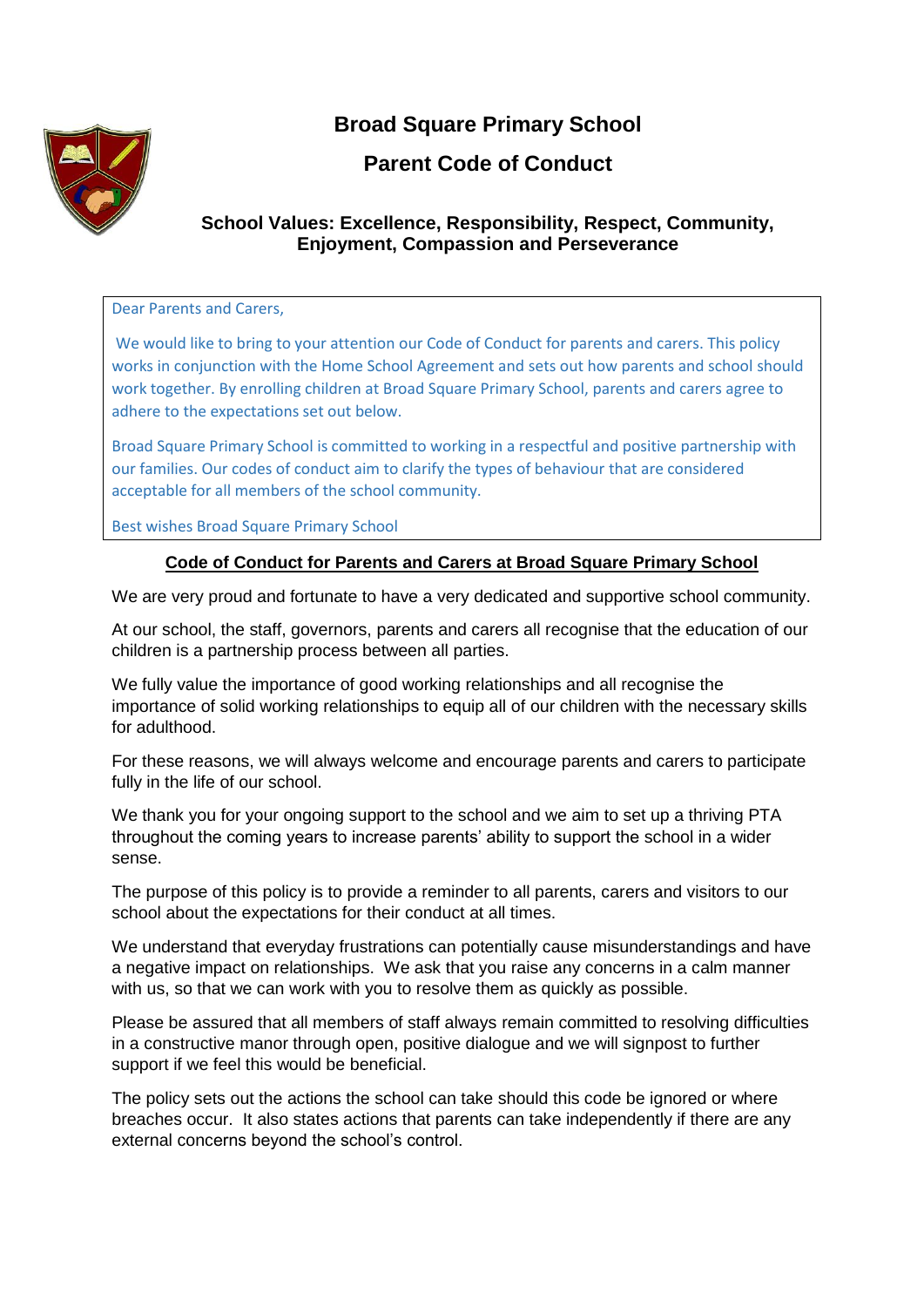#### **Parent, Carer and Visitor Expectations**

#### **We thank you in advance for ensuring that, whilst associated with Broad Square Primary School, you avoid the following:**

 Disruptive or inappropriate behaviour, which interferes or threatens to interfere with any of the school's normal operation or activities anywhere on the school premises.

 Using loud or offensive language or displaying temper on and around school premises or in any communication.

- Threatening in any way, a member of staff, visitor, fellow parent/carer or pupil.
- Damaging or destroying school property.

 Sending abusive or threatening emails or text/voicemail/phone messages or other written communications (including social media) to anyone within the school community.

 Defamatory, offensive or derogatory comments regarding the school or any of the pupils/parents/staff/governors at the school on Facebook or other sites

 The use of physical, verbal or written aggression towards another adult or child. This includes physical punishment of your own child on school premises.

 Approaching someone else's child in order to discuss or chastise them because of the actions of this child towards their own child. (Such an approach to a child may be seen to be an assault on that child and may have legal consequences)

 Smoking (including e-cigarettes), taking illegal drugs or the consumption of alcohol on school premises. (Please note that if any person on the premises is intoxicated, this becomes a safeguarding matter and external agencies will be informed.)

 Dogs being brought on to the school premises. (Other than medical assistance, trained, school therapy dogs and guide dogs)

Should any of the above occur on school premises or in connection with school, the school may feel it is necessary to take action by contacting the appropriate authorities and/or sadly, consider banning the offending adult from entering the school premises altogether.

Please be aware that any violence or threatening behaviour on school premises will be reported to the police as appropriate. If a serious incident takes place, we will have no hesitation in phoning 999.

#### **Together we create a positive and uplifting environment not only for the children, but also for all school employees and visitors.**

#### **Please note: all people collecting children must be aware of this policy**

#### **What happens if someone ignores or breaks the code?**

In the event of any parent/carer or visitor of the school breaking this code, then proportionate actions will be taken as follows:

**In cases where the unacceptable behaviour is considered to be a serious and potentially criminal matter, the concerns will in the first instance be referred to Merseyside Police.**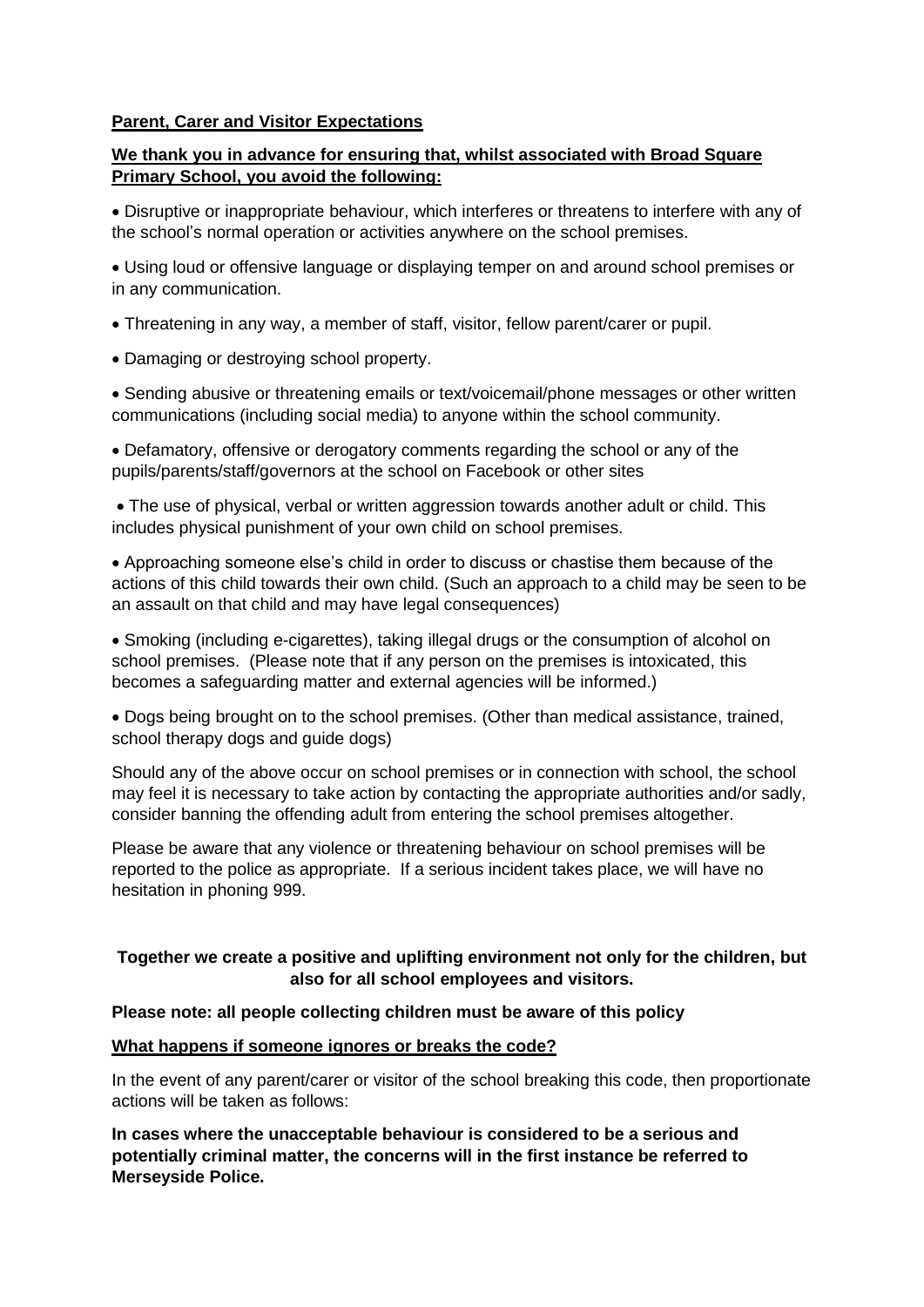This will include any or all cases of threats or violence and actual violence to any child, staff member or governor in the school; this will also include anything that could be seen as a sign of harassment or intimidation of any member of the school community, such as any form of insulting social media post or any form of social media cyber bullying.

In cases where evidence suggests that behaviour would be classed as libellous or slanderous, then the school will refer the matter to the City Council's Legal Team for further action.

In cases where the code of conduct has been broken but the breach was not libellous, slanderous or a criminal matter, then the school will send out a formal letter to the parent/carer/visitor with an invite to a meeting. If the parent/carer/visitor refuses to attend the meeting, the school will write to them and ask them to stop the behaviour causing the concern and warn that if they do not, they may be banned from the school premises.

If after this behaviour continues the parent/carer/visitor will again be written to and informed that a ban is now in place.

Note: (1) a ban from the school can be introduced without having to go through all the steps offered above in more serious cases.

(2) Site bans will normally be time limited in the first instance. All decisions on site bans will be taken in collaboration with School Governors.

#### **Issues of conduct with the use of Social Media**

Most people take part in online activities and social media. It's fun, interesting and keeps us connected.

There are various online school groups managed by parents for parents, such as school Facebook pages, and they can be a wonderful source of knowledge, support and advice. We encourage you to positively participate in these if you wish. Within these spaces however, we ask that you use common sense when discussing school life online – do not name the school, staff or other people's children, as this could bring the school into disrepute unintentionally.

#### **Think before you post**

We ask that social media, whether public or private, should not be used to fuel campaigns and voice complaints against the school, school staff, parents or pupils.

We take very seriously inappropriate use of social media by a parent to publicly humiliate or criticise another parent, pupil or member of staff.

We would recommend that any social media postings should be referred directly to the police by the member of the community that is affected. Evidence of the posts should be shown to the police. Please inform the school so that we are fully aware of the situation. This information will be recorded in our Safeguarding system.

#### **Online activity which we consider inappropriate:**

- Identifying or posting images/videos of pupils
- Abusive or personal comments about staff, pupils or other parents
- Bringing the school in disrepute